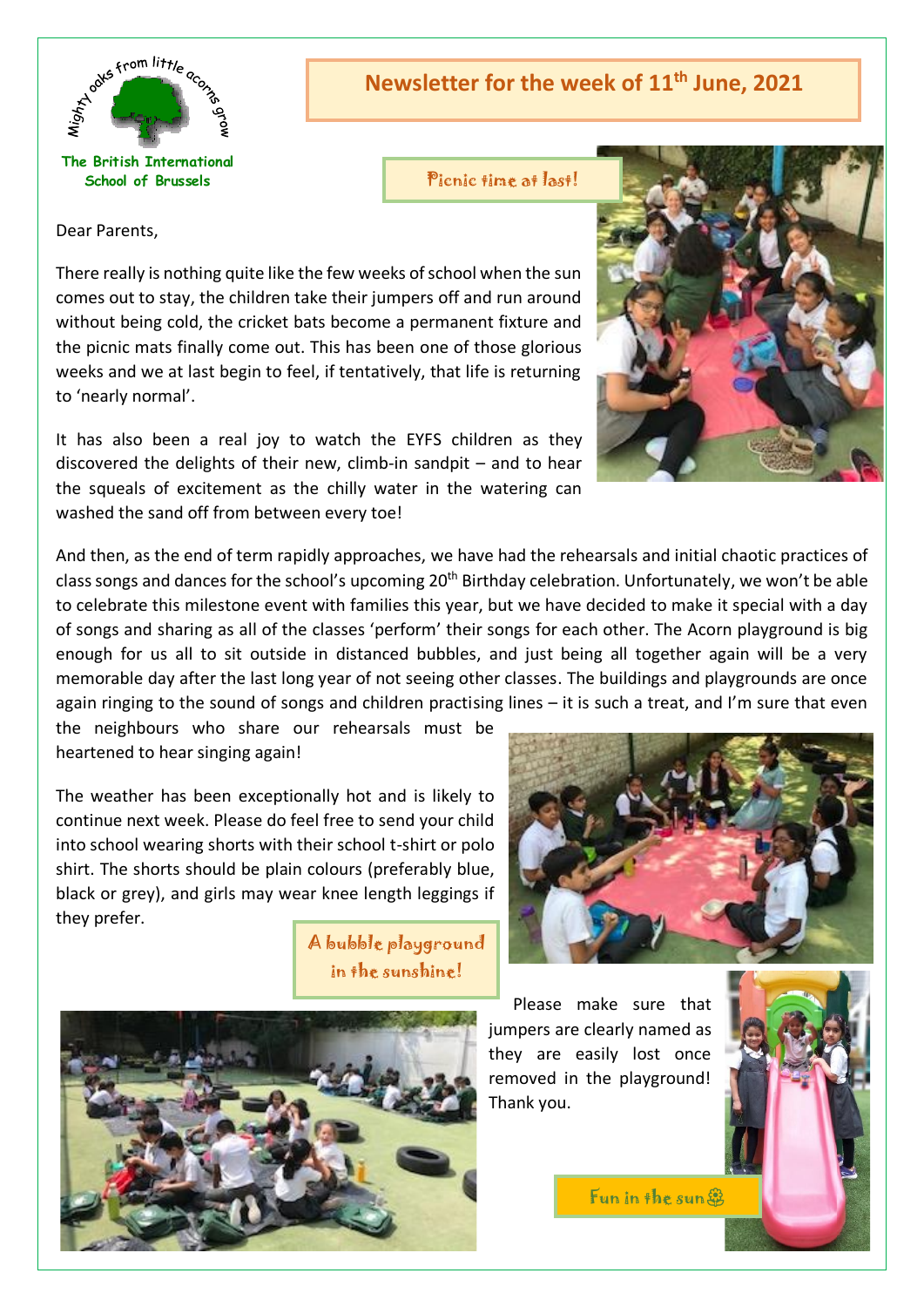

On Tuesday 15th June, **Year 3** will visit the railway museum at TrainWorld, next-door to Schaerbeek station, to link with this term's topic and give the children an



opportunity to view close-up some real-life railway engines and carriages. They will travel by private coach leaving school at 09.30 and return at about 14.30. Children will need an 'easy' meal, such as sandwiches, wraps, chapatis etc, which do not require cutlery and will not make a mess! Children should wear clean school uniform (not sport uniform) and should bring their snack and lunch in a small backpack.



- Years 2 and 4 will be going to the Foret de Soignes on Friday, 18<sup>th</sup> June for an afternoon of woodland adventure. They will leave school at 14h (after the usual Fantastic Fun Friday events for Year 4) and travel by coach, returning to school at 17.30 for an evening meal together (in bubbles!), cooked by the Year 2 children as part of their Acorn Award Challenge to celebrate their move from Acorn to Oak. The evening will be filled with outdoor fun for the year 4s and a talent show and movie for the Year 2s.
- **Year 4 children** should be picked up from the Oak building at **21h on Friday** evening.
- **Year 2 children** should be picked up from the Oak building at **10h on Saturday**, 19<sup>th</sup> June after their celebratory breakfast.



• The **90-day deadline** for written notice of departure before the end of the Summer term (i.e., before 30<sup>th</sup> June 2021), after which deposits will not be refunded, has now lapsed. We realise that there is great uncertainty about both travel and employment contracts at the moment, so please keep us up-to-date with your latest news and don't hesitate to contact Mr. Prescott at [bisbbursar@telenet.be](mailto:bisbbursar@telenet.be) if you have questions about financial matters.



If you need a receipt for reimbursements or have questions about invoices for next year, please email Mr. Prescott a[t bisbbursar@telenet.be.](mailto:bisbbursar@telenet.be)



• On **Monday, 14th June** the photographer will be returning for a last time this year to take photos of the Oak Department children and the Acorn Department children. Please make sure that your child is wearing a CLEAN, smart BISB t-shirt or polo shirt.



Please remember to let us know if you are travelling or if your travel arrangements have been delayed. Quarantine measures need to be respected by the whole family in accordance with government regulations and we will make sure that children who are absent are provided with the work being done in class, as well as having the zoom links for French and Music lessons.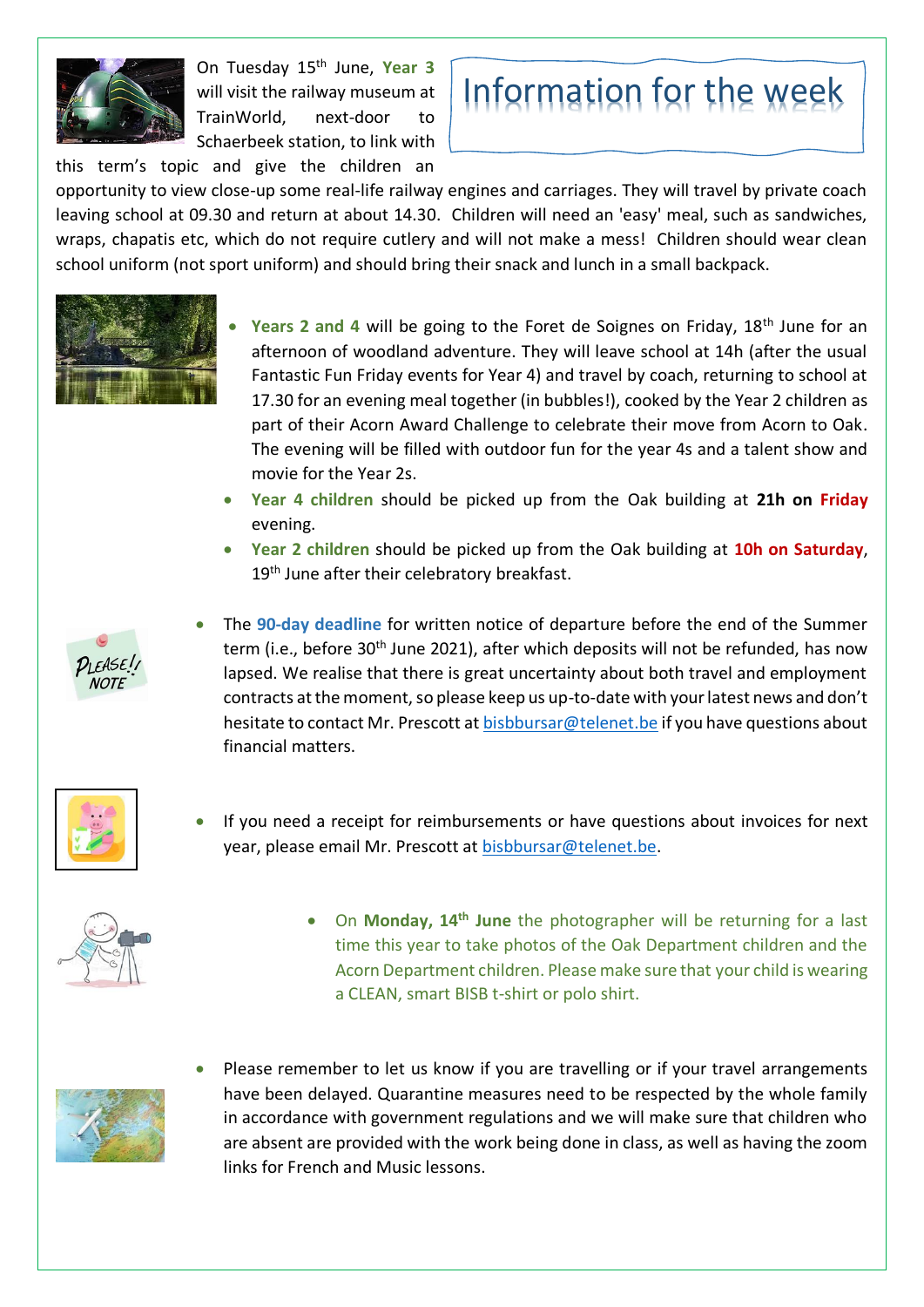Well done to everyone for a week of hard work, and a particular well done to the following:







## Nursery:

Nithara for always eating her super healthy snacks with a smile!

Vasu for his super tower building with the Duplo.

# Reception:

Sushruth, for his positive attitude and keeping on trying when something feels difficult.

Lekya, for being a good sport in our PE lessons, especially in the dodgeball game.

# Year 1:

Yakshith for coming up with some super similes about the sun.

Rugved for coming up with lots of great ideas for things to pack in a holiday suitcase.

## Year 2:

Jinisha, for writing some excellent starter sentences to hook her reader in her instruction text.

Ayesha, for working very hard to learn to tell the time to five-minute intervals.

#### Year 3:

Camilla, for overcoming one of her fears, and also for being a confident actress. Bravo!

Kyle, for excellent work in our final Science topic on forces and magnets.

#### Year 4:

Chethan, for making great efforts with his concentration and his work in all areas.

Sujaatha, for her hard work and enthusiasm in reading and for always being kind.

# Year 5:

Daswantth, for being determined to single-handedly build his magnificent see-saw, which was a work of engineering excellence.

### Year 6:

Thank you, Anjali, for all your administrative and organisational support in what has been a very busy week!